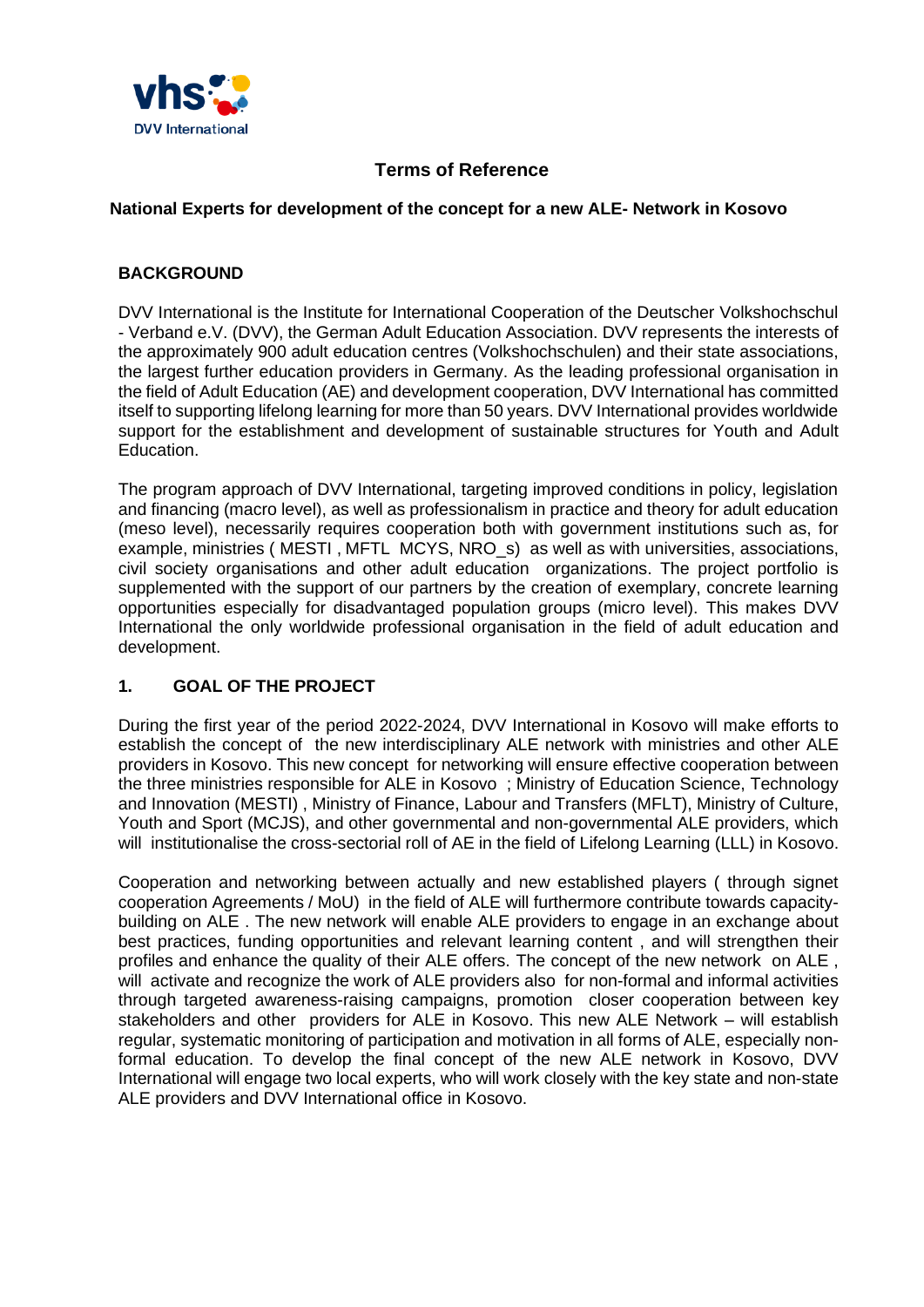## **1.1. Responsibilities of two local experts for establishment of the concept for new interdisciplinary ALE network in Kosovo**

The two local experts will work closely with three ministries responsible for ALE in Kosovo ; MESTI , MFLT, MCJS, other governmental and non-governmental ALE providers, and with the office DVV International to establish the final concept for the new interdisciplinary ALE network in Kosovo. The final concept for the new interdisciplinary ALE network should be sent to the DVV International office in Kosovo and MESTI not later than 30<sup>th</sup> September 2022.

#### **In order to achieve their tasks they will undertakes to provide the following services:**

- Use their experience working in drafting of concept papers , national strategies , policies for ALE and vocational education and training in Kosovo ;
- Desk review of relevant literature on ALE in Kosovo including academic literature, analytical, policy, and evaluation documents, reports and publications by government, international agencies, and civil society organisations, which are available at national, levels.
- Cooperate with three ministries responsible for ALE in Kosovo (MESTI , MFLT, MCJS) , DVV International office in Kosovo , and other governmental and non-governmental ALE providers, to establish the final concept for the new interdisciplinary ALE network in Kosovo;
- Moderate workshop's, meetings and seminars ,regarding the development of the final concept paper of the new interdisciplinary ALE network in Kosovo;
- Recommend the necessary measures to the three ministries responsible for ALE in Kosovo and other ALE Providers to be the part of the new interdisciplinary ALE network in Kosovo ;
- Recommend steps that can be taken to secure cooperation, and sharing of resources between governmental and non-governmental ALE providers as a members in new interdisciplinary ALE network in Kosovo ;
- Writing of the final concept paper for the new interdisciplinary ALE network in Kosovo;
- Other related tasks agreed with the DVV International office in Kosovo;
- The both selected national experts will work closely together to conduct the activities mentioned above and prepare the final concept paper of the new interdisciplinary ALE network in Kosovo.

**TIME FRAME AND WORKING DAYS;** July-September 2022, approx. 15 working days for each local expert, total 30 working days. The working days will also include activities in Kosovo.

#### **1. Objective**

In order to develop the new concept for the interdisciplinary ALE network in Kosovo ,it is important to analyse the ALE sector in Kosovo and to identify the possible membership organisations, their responsibilities within the new network , and recent developments and challenges for further development of new interdisciplinary ALE network in Kosovo.

To assess actual coordination and networking between the key stakeholders of the adult education sector in Kosovo , and prepare the concept for the new interdisciplinary ALE network the two elected national experts should include the following analytical framework ;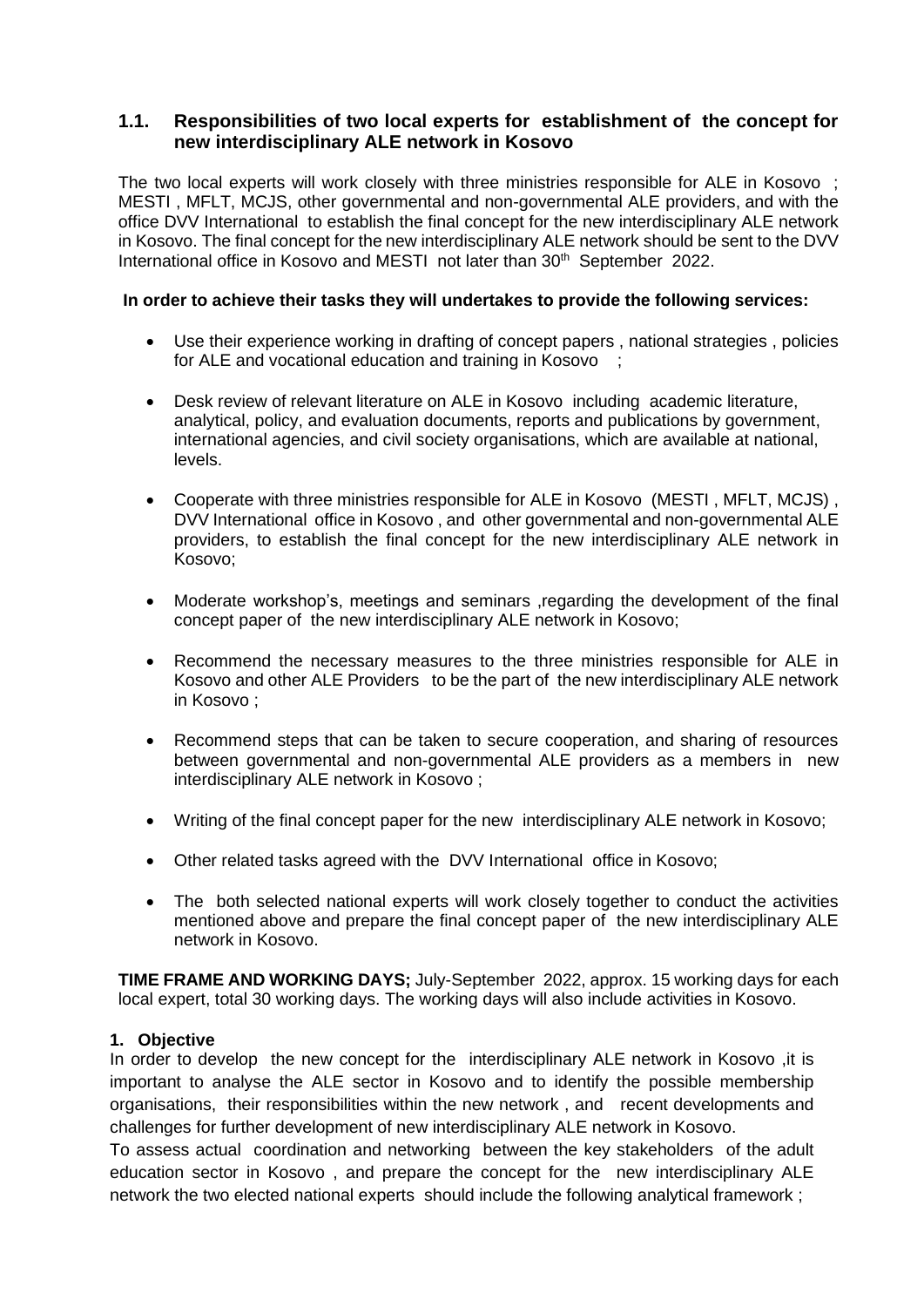| <b>Structure</b>                                                                                                                                                                                                                                                                                                                                                                                                                                   | <b>Remarks</b>                                                                                                                                                                                                       |
|----------------------------------------------------------------------------------------------------------------------------------------------------------------------------------------------------------------------------------------------------------------------------------------------------------------------------------------------------------------------------------------------------------------------------------------------------|----------------------------------------------------------------------------------------------------------------------------------------------------------------------------------------------------------------------|
| <b>Executive summary</b>                                                                                                                                                                                                                                                                                                                                                                                                                           |                                                                                                                                                                                                                      |
| I. Legal framework / Governing structures / Policies on ALE                                                                                                                                                                                                                                                                                                                                                                                        |                                                                                                                                                                                                                      |
| 1. Laws / regulations / strategies<br>Directly referring to AE (AE law, vocational education training,<br>$\bullet$<br>educational leaves);<br>Indirectly referring to AE (labor market related, tax regulations)<br>$\bullet$<br>2. Governing structures<br>State institutions responsible for AE: a) Ministries; b) Agencies;<br>c) National Councils; d) Local / Regional governments; e) Social<br>Partners (Unions, Chamber of Commerce etc.) | Desk review of<br>relevant<br>documents<br>/strategic papers,<br>literature on ALE in<br>Kosovo.                                                                                                                     |
| II . National Context and responsibilities of member organizations                                                                                                                                                                                                                                                                                                                                                                                 |                                                                                                                                                                                                                      |
| 1. Actors<br>2. Current projects<br>3. Instruments<br>4. Commitments to, and participation in regional national<br>/European /international initiatives / processes.                                                                                                                                                                                                                                                                               | Clear definition of<br>responsibilities for<br>member<br>organizations                                                                                                                                               |
| <b>III. Providers and Institutions</b>                                                                                                                                                                                                                                                                                                                                                                                                             |                                                                                                                                                                                                                      |
| 1. Providers<br>1.1. Public<br>1.2. Private/commercial<br>- Universities<br>- Employers/companies<br>- Commercial institutions<br>- Language schools etc.<br>2. Institutions<br>- Think Tanks<br>- Research Institutes<br>- Professional Associations (DVV etc.)<br>2.1. Public                                                                                                                                                                    | Describe current<br>situation of ALE in<br>Kosovo, and cross<br>sector<br>coordination.<br>Describe their<br>activities, and<br>most important<br>actors in the field of<br>ALE in Kosovo,<br>which can be<br>member |
| - Schools<br>- Universities<br>- Cultural institutions<br>- Youth centers/councils<br>- Libraries<br>- Museums<br>- Adult education centers<br>2.3. Non-profit/charitable interest groups<br>- Trade Unions<br>- Chamber of Commerce<br>- Occupational organizations<br>- NGOs & networks<br>- Foundations                                                                                                                                         | organizations in<br>the new<br>interdisciplinary<br>ALE network in<br>Kosovo.                                                                                                                                        |
| <b>IV. Future developments</b><br>1. Final concept for the interdisciplinary ALE network/<br>conclusions and recommendations / Challenges for the<br>interdisciplinary ALE network in Kosovo in the future.                                                                                                                                                                                                                                        | Describe benefits<br>from membership<br>in the new<br>interdisciplinary<br>ALE network/                                                                                                                              |